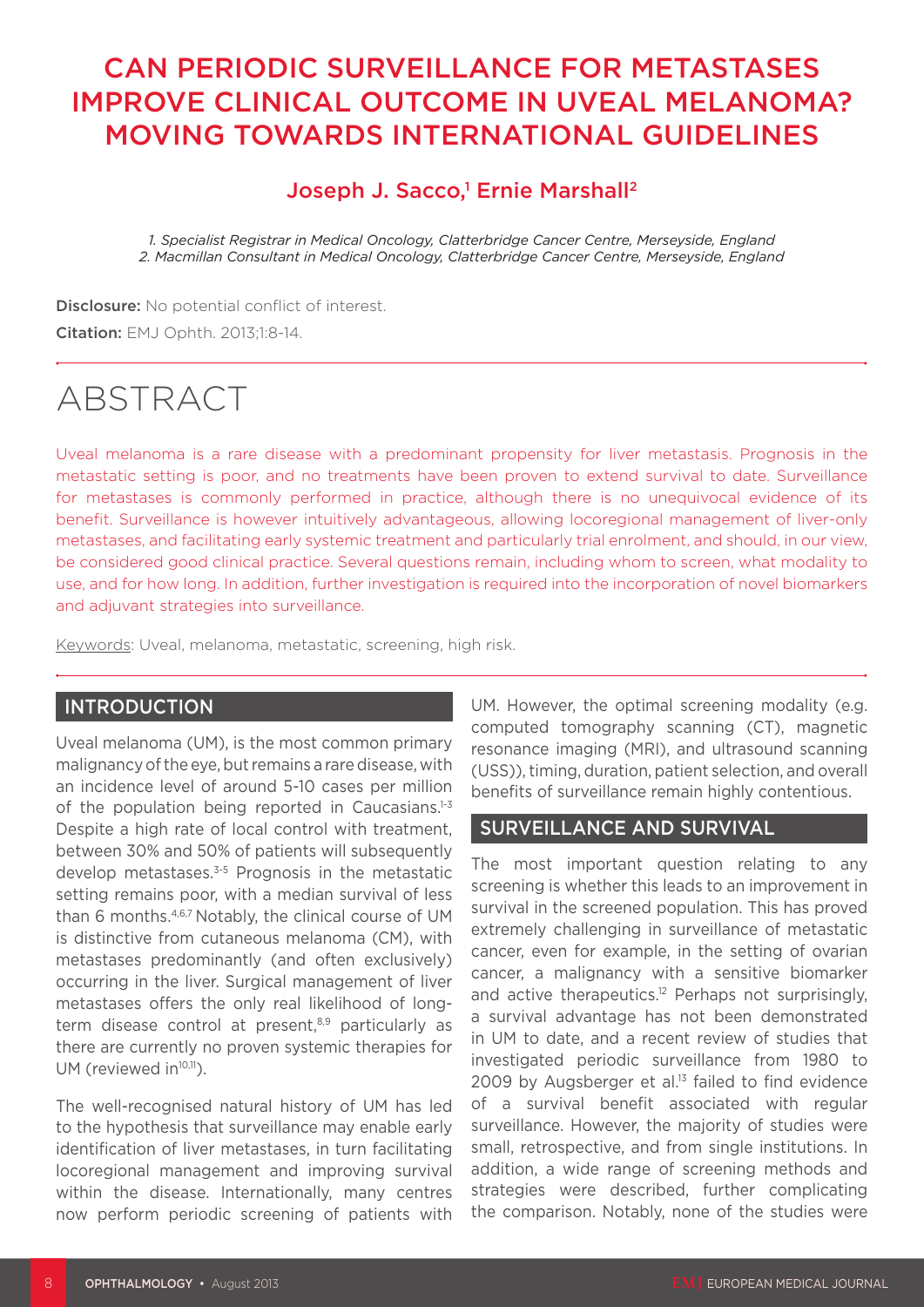a prospective comparison of surveillance versus no surveillance. Moreover, since these studies were published, significant advances have been made in terms of the sensitivity and specificity of imaging technology, and additional systemic and locoregional treatment approaches have become available.

Demonstrating a survival benefit with regular screening in future trials is likely to prove challenging in a rare disease such as UM. This is compounded by the widespread uptake of surveillance by patients and clinicians, thus making it unlikely that future studies, comparing surveillance with no surveillance, will find favour in the medical community.

However, in the absence of direct evidence linking surveillance to improved survival, the benefit of surveillance may be assessed indirectly by looking at a number of linked questions: does surveillance detect metastases before symptoms develop? Does early detection increase the proportion of patients who can receive treatment or access clinical trials? Does such treatment improve survival, and is this what patients want?

#### Asymptomatic Detection of Metastatic Disease

The first of these questions is relatively straightforward; with several studies having clearly demonstrated that periodic liver imaging allows the identification of liver metastases prior to the development of symptoms.14-17 In the study by Marshall et al.<sup>16</sup> for example, 92% of patients who developed metastases, were asymptomatic at the time of diagnosis using 6-monthly non-contrast MRI surveillance. Furthermore, liver surveillance allowed detection of liver metastases in the majority of patients prior to changes in serum biochemistry.

#### Access to Treatment

Does surveillance increase the proportion of patients who receive treatment? There is limited trial data to support this, although intuitively, patients with low metastatic tumour burden are clearly more likely to access treatment and benefit. It is noteworthy that non-screened patients with metastatic UM typically present, with high tumour burden, deranged liver function and poor performance status. In a retrospective analysis of patients identified by screening utilising liver function tests (n=90) or symptomatically (n=259), there was no statistical difference of patients receiving some form of treatment (66.7% versus 59.5%).<sup>17</sup> However, those patients detected by symptoms had a median

survival of only 2.7 months, indicating a high burden of disease and very limited time in which to intervene therapeutically. In contrast, in the study by Marshall et al.<sup>16</sup> median overall survival (OS) was 12 months in patients with metastases. While the improved survival is clearly at least partly due to lead time bias, this does potentially allow for more therapeutic options, which included surgery in 14% of relapsed patients.

#### Does Treatment Improve Survival?

To date, there is no unequivocal evidence demonstrating a survival advantage for any treatment modality. This is, at least in part, due to a poor historical evidence base consisting largely of single centre retrospective series or single arm cohort studies. However, two main approaches to treatment have evolved: locoregional therapies – including surgical resection – and systemic therapy.

# LOCOREGIONAL THERAPIES

#### Resection of Liver Metastases

Although no randomised data are available, several retrospective studies hint at prolonged disease control following R0 resection of liver metastases. In the largest case series of 255 patients who underwent surgery for UM metastatis to the liver, Mariani et al.8 reported a median survival of 14 months, which increased to 27 months in patients who underwent R0 resection. Similar results were observed in a retrospective study of 558 patients with UM, 74 of whom developed metastases. The median overall survival from detection of metastasis was 3.7-fold higher in patients who underwent hepatectomy, compared with those who did not undergo surgery.<sup>18</sup> In the prospective study by Marshall et al.<sup>16</sup> the median survival was 24 months in patients who had surgery, and only 10 months in patients with inoperable metastases.<sup>16</sup> None of these series represent randomised controlled trials, but they do support the concept that resection may have a role to play in a small subset of patients. It remains to be shown whether the number of patients eligible for resection might be increased with greater screening intensity and sensitivity.

### Non-Surgical Locoregional Treatment of Liver **Metastases**

Liver metastasectomy is only possible in approximately 10% of cases using historical screening programmes,<sup>5,16</sup> and consequently, there has been a significant drive to develop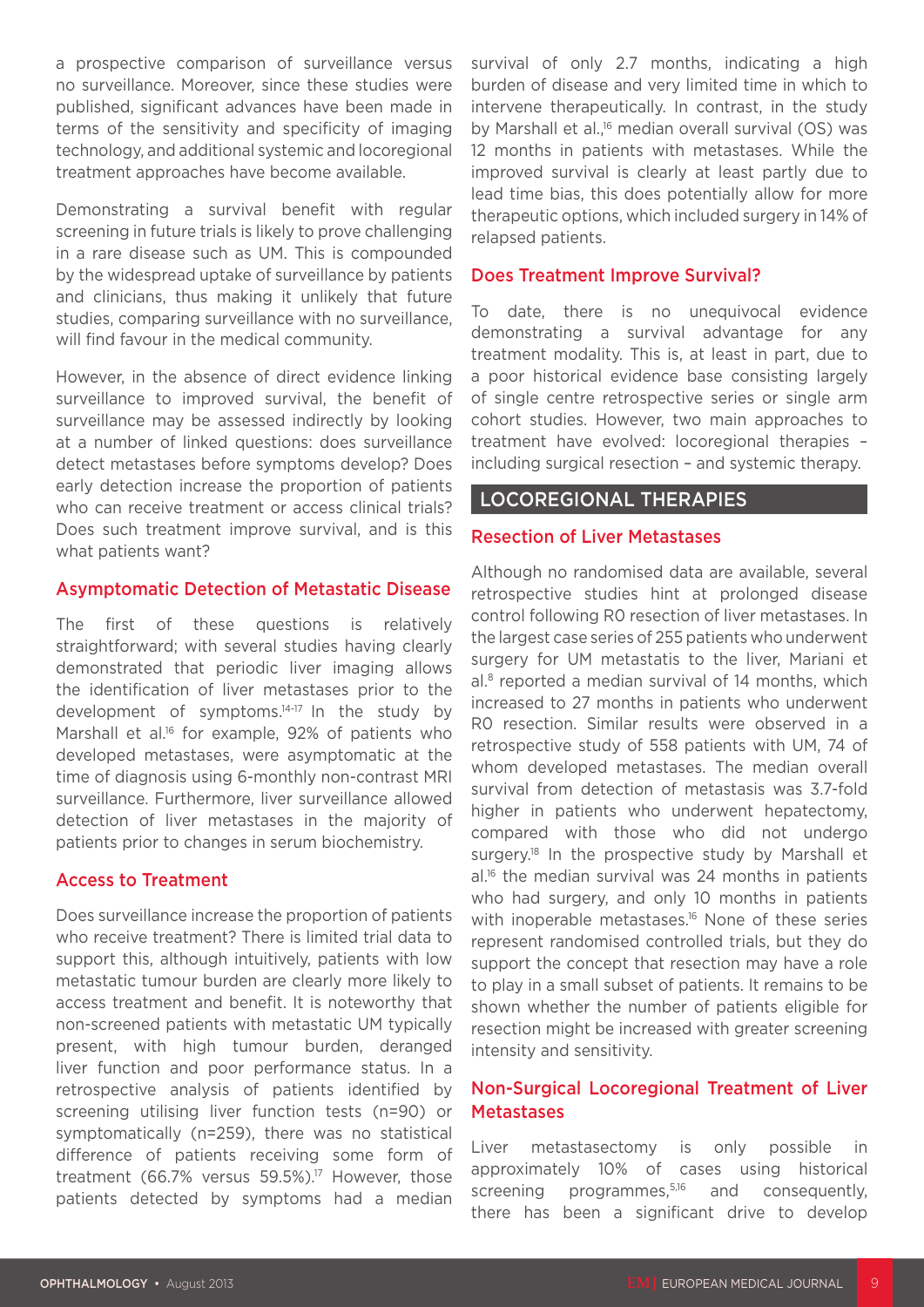alternative treatment modalities for liver-only metastases. These include radiofrequency ablation, transarterial chemoembolisation (TACE), the use of radiospheres, drug-eluting beads or percutaneous hepatic perfusion (PHP) of chemotherapy. The vast majority of series investigating the efficacy of these treatment modalities were not designed, or powered to determine a survival benefit (reviewed by Sato et al.<sup>5</sup> in 2010). However, many highlight the correlation between lower tumour burden (maximum tumour diameter, percentage liver involvement) and improved outcomes. Only two randomised controlled trials have been completed and these are yet to be published in peer reviewed journals. Both suggest a higher response rate (RR) and progression free survival (PFS) with regional therapy. In a trial comparing PHP with melphalan to investigator-determined therapy, RR of 34.1% and 2% were observed in the experimental and control arms respectively overall, while hepatic-PFS was similarly better in the experimental arm (245 versus 49 days).<sup>19</sup> While overall survival had not improved, the analysis was hampered due to a proportion of patients in the control arm crossing over to PHP melphalan on progression.<sup>19</sup> The second study compared hepatic intra-arterial administration (HIA) and intravenous administration of fotemustine, and showed improved RR (10.5% versus 2.4%) and median PFS (4.5 versus 3.7 months) with regional therapy, although again overall survival was not significantly altered.20

# Systemic Therapies and Trial Entry

Surveillance leads to the identification of a cohort of asymptomatic patients who are fit enough to receive systemic therapy, in contrast to patients present who are symptomatic and whose organ function frequently precludes treatment. Historically, there has been little evidence to support benefits of systemic therapy, at least in a group of patients with high tumour burden.<sup>10,11</sup> More recently, there is some reason for enthusiasm, with significant progress in immunotherapy and novel targeted therapies in cutaneous melanoma.21,22 Notably, constitutively active mitogen-activated protein kinase (MAPK) signalling secondary to GNAQ/GNA11-activating mutations is frequently observed in UM, and presents a potential therapeutic opportunity. Preliminary results from a trial of the MEK inhibitor, selumetinib, support this exciting concept, with an increase in both PFS and OS compared to temozolomide.<sup>23</sup>

Moreover, identification of asymptomatic patients facilitates trial entry, and with a plethora of novel agents in development, will in turn enable

collaborative large randomised phase II and phase III trials for the first time in this rare disease. Notably, in the surveillance trial by Marshall et al., the study led directly to the initiation of the first UK national portfolio of clinical trials.24,25 Ultimately, 23 out of the 90 patients with metastases went on to receive treatment in either a national or international trial. The International Rare Cancer Initiative (IRCI) was established in 2011 with the objective of promoting international clinical trials in rare cancers, including UM. The IRCI brings together the National Cancer Institute (NCI) in the US, the UK National Institute Health Research (NIHR), Cancer Research Network (CRN), Cancer Research UK (CRUK) and the European Organisation for Research and Treatment of Cancer (EORTC); and now offers the platform to perform such studies in a truly collaborative approach, and with the prospect of delivering rare cancer trials in a timely fashion.

### Patient Wishes

In the absence of clear evidence, clinicians must also work with patient partners to determine optimal care and follow-up. Furthermore, refined prognostication26,27 is creating an increasing cohort of well-informed patients requesting detailed assessment of relapse risk and survival. We have found that almost all of our patients want to know their prognosis for survival, whether this is good or bad, even when they are told that prognostication is most unlikely to improve their chances of prolonging life.28 In-depth psychological studies have shown that patients given a poor outlook only rarely regret their decision to have prognostication.<sup>28</sup> Although bad news is indeed upsetting, patients develop compensatory mechanisms and feel a sense of empowerment over their future planning, which they value.29 Against this background, patient groups are increasingly advising UM patients to seek out surveillance in specialist centres as one aspect of planned care and follow-up (e.g. OcuMel (UK), CUREOM (USA)) as an aid to access early treatment.

# SURVEILLANCE: WHO, HOW, HOW OFTEN AND HOW LONG?

# Selection of Patients for Surveillance

The risk of metastatic relapse in UM is determined by multiple factors, including clinicopathological features such as tumour thickness<sup>30</sup> and cytogenetic abnormalities, most notably the loss of chromosome 3.<sup>31</sup> In addition, the risk of recurrence may be assessed using multigene expression assays.26 This has enabled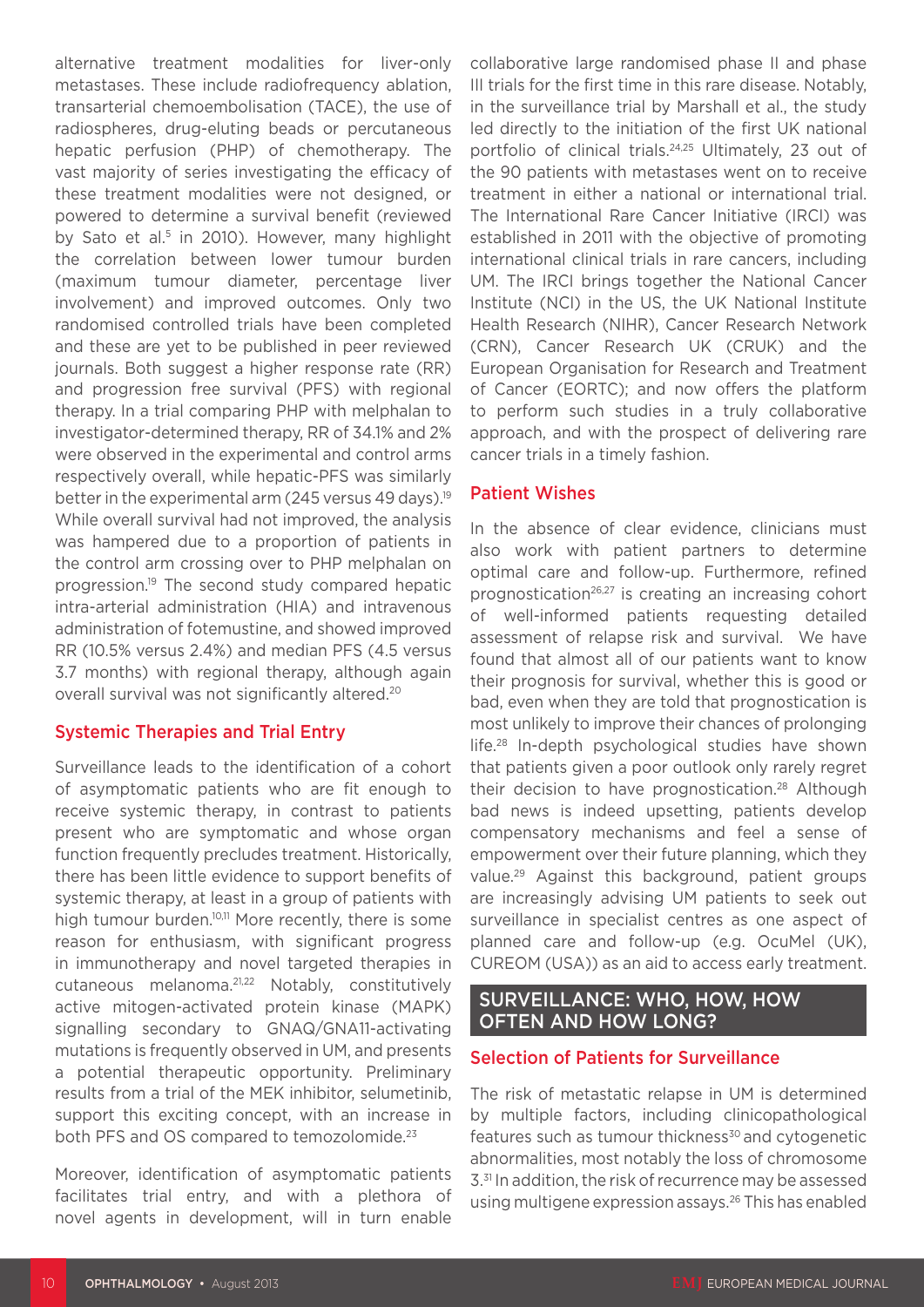the development of sophisticated prognostic tools, which allow the identification of patients with a high risk of developing metastases, $26,27$  for whom surveillance is most likely to be beneficial. Targeted screening, in the highest risk patients with the greatest needs, also offers a practical setting where clinical trials may be most helpful in elucidating the role of follow-up. In the study by Marshall et al.<sup>16</sup> for example, only patients with monosomy 3 were enrolled, thus limiting surveillance to patients with a high risk of recurrence, which is reflected in the development of metastases in 48% of patients, after a median follow-up period of approximately 29 months. Conversely, patients for whom relapse is very unlikely may be reassured and discharged early. However, the level of risk that is employed as a cutoff is clearly subject to debate. The risk/benefit ratio of screening in low risk disease poses additional challenges and must be carefully weighed against potential harm from false positive findings, potential radiation exposure, psychological morbidity and the economic impact.

### Optimal Surveillance Modality

Many different imaging modalities are in use or have been suggested; including, but not limited to, liver imaging with USS, CT or MRI (with or without contrast enhancement) or body imaging with CT or Positron Emission Tomography-CT (PET-CT). The choice of imaging modality currently reflects local practice access and whether or not to exclusively image the liver or include extrahepatic sites.

The principal hypothesis behind screening is the detection of resectable liver metastases, which has in turn led to the use of liver imaging as the primary modality used for screening. This is in turn predicated on the assumption that a significant proportion of patients have liver-only metastases, which is in the main borne out by the evidence. In an imaging study of 110 patients, 55% had liver-only metastases, and the liver was involved in 92% overall.<sup>32</sup> Several other studies have similarly reported high rates of liver involvement.33-36 In a series evaluating distribution of metastases at death, the liver was involved in 93%, although in 87% of cases there were multiple sites of metastases.<sup>37</sup> Even at this late stage however, a second autopsy series showed liver-only metastases in 30% of patients.38

Many of the published studies represent case series with variable stage of presentation and hence the frequency of extrahepatic metastases at first relapse remains unclear. Recent case series utilising PET-CT have illustrated that UM metastases can be widely disseminated and include unusual sites such as cardiac, muscle, and thyroid etc.<sup>39,40</sup> Extrahepatic relapse in the absence of liver metastases appears uncommon although, prolonged survival has also been described following solitary extrahepatic metastatectomy.41 The low frequency of isolated extrahepatic relapse would not appear to justify routine imaging beyond the liver, especially given the potential harmful radiation effects of long-term CT follow-up.42

#### Liver Imaging

Although there has been very limited formal evaluation of imaging in UM, a meta-analysis in gastrointestinal cancer reported the highest weighted sensitivity in the detection and assessment of liver metastases with either MRI or PET-CT.<sup>43</sup> Two uveal-specific studies suggest that MRI may be superior to PET-CT in detecting small hepatic metastases (lesions <10 mm in diameter). 44,45 Although, MRI still remains an imperfect preoperative modality, given the pattern of military liver metastases that is frequently noted in UM. Contrast-enhanced MRI can further increase high spatial resolution and sensitivity and is the preferred liver-imaging technique for potentially operable malignant liver disease. The role in routine surveillance is less clear and potentially offset by high costs, long procedure time and a recognised low incidence of potentially adverse reactions. A direct comparison between MRI with and without contrast has not been published in UM. Investigation into the utility of PET-MRI in this setting is also required. This is a relatively new technology, which is not in general use at present. However, PET-MRI has potential advantages, most notably the absence of ionising radiation, and it has been shown to be better at detecting small colorectal liver metastases compared to PET-CT.46

The choice of modality clearly has implications on the cost-effectiveness of any surveillance programme. The estimated costs to our institution are £85-125, £380, £370, £450 and £900 for liver USS, contrast CT, non-contrast MRI, contrast MRI and PET-CT respectively. In the absence of cost-effectiveness data, the choice of modality has been based upon a relatively subjective assessment of efficacy in relation to cost and the scope of the surveillance programme (all patients versus a targeted high risk population).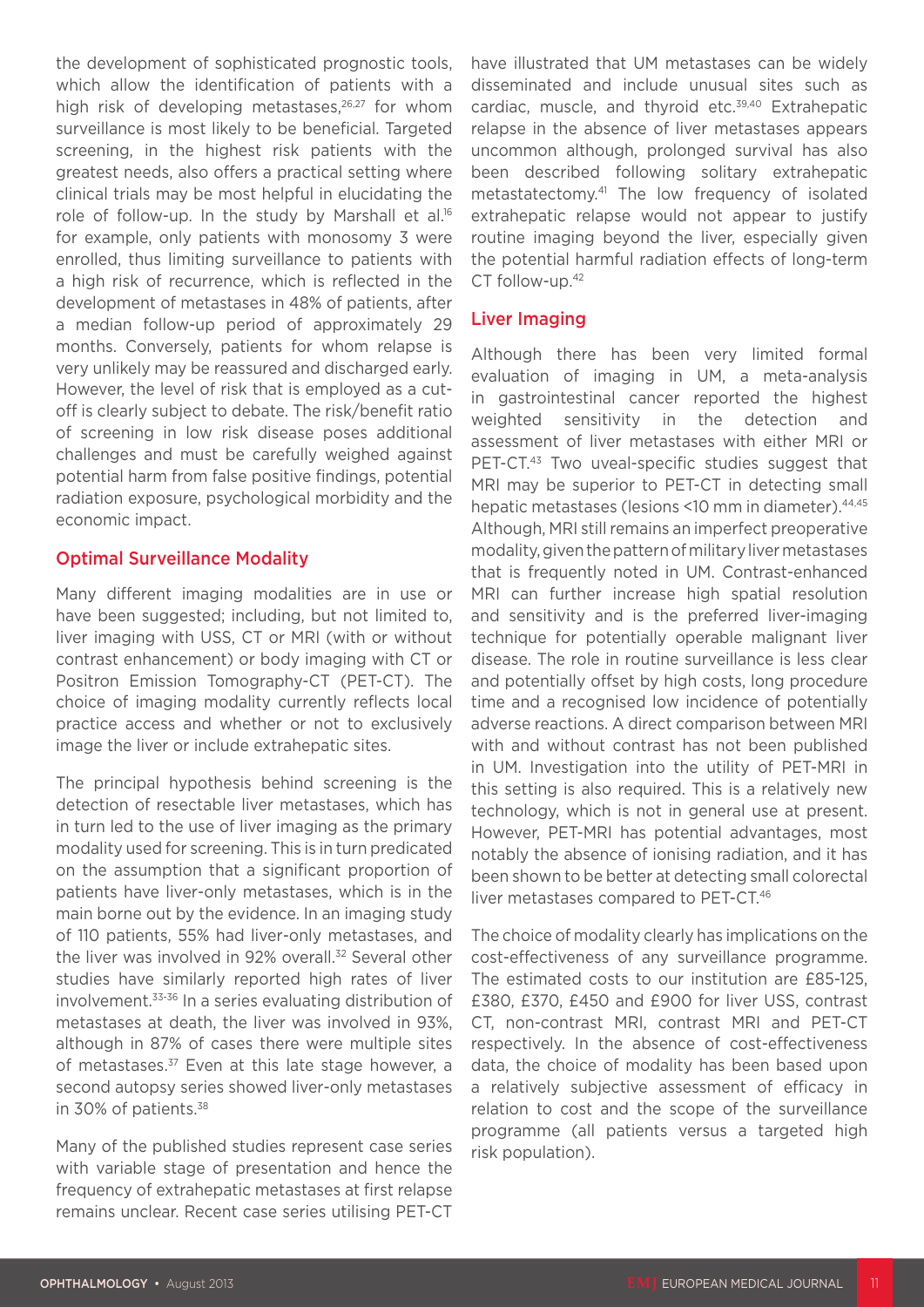#### Serum Biomarkers

Circulating biomarkers may offer a potential screening tool in the future, but remain largely experimental at present. Traditional serum markers, such as liver function tests and lactic dehydrogenase (LDH), have very low sensitivity and identify patients who are symptomatic and/or are less likely to respond to treatment as previously described. However, more recent work into circulating tumour cells<sup>47</sup> and serum-free DNA<sup>48</sup> suggests that these techniques may be worth investigating as biomarkers for the early identification of metastases.

#### Frequency and Duration of Follow-Up

There is very little evidence on which to base decisions regarding either frequency or duration of follow-up. In a study by Eskelin et al.<sup>14</sup> surveillance was performed annually using liver USS and 59% of metastases were detected at an asymptomatic stage. The authors hypothesised that 6-monthly imaging would increase the percentage of asymptomatic detection to 95%, and indeed, in the study by Marshall et al.<sup>16</sup> (in which surveillance was performed every 6 months), 92% of patients were detected before the development of symptoms. The latter study, however, used a different and potentially more sensitive screening modality, namely liver MRI, which clearly complicates comparison of these two trials. Nonetheless, the general consensus in the field is that 6-monthly imaging is preferable.

UM may continue to relapse for many decades following primary diagnosis, with 20-33% of deaths attributed to metastatic recurrence even at 15-35 years.49 The role of lifelong screening is unknown, but it is pertinent to note that surgical resection series report that the outcome appears most favourable in later relapsing patients, perhaps arguing for prolonged follow-up in some instances. Lifelong screening in all patients would appear unjustified and expensive, and supports the concept of targeted screening of higher risk subgroups. Marshall et al.<sup>16</sup> reported that 65% of high-risk patients had relapsed at 5 years on non-contrast liver MRI surveillance, and thus focusing surveillance on this period would appear sensible. However, a further period of screening, albeit at a lower intensity, may also prove to be of value in the detection of resectable disease.

#### CONCLUSIONS

Based upon experience in more common cancers, it appears highly unlikely that definitive screening trials will ever be completed in the rare setting of UM. Furthermore, survival may be an unrealistic endpoint of such research. Surveillance is intuitively advantageous, allowing locoregional management of liver-only metastases, and facilitating early systemic treatment and particularly trial enrolment before the disease burden causes deteriorations in general health and performance status. Additionally, surveillance facilitates patient follow-up, provides a link with oncology services and allows a more holistic approach to cancer patients that includes early access to cancer nurse specialists and smooth transition to services such as palliative care at an appropriate stage. These factors strongly suggest that the use of periodic surveillance is a good clinical practice, although questions clearly remain.

In our opinion, sophisticated prognostication linked with targeted liver screening of high-risk patients should be the preferred option. This should be carried out within a specialist multidisciplinary team that incorporates expertise from ophthalmology, oncology, cancer nursing and hepatic services. While the optimal surveillance programme remains debatable, our current practice is to target highrisk patients and perform 6-monthly surveillance incorporating a clinical review, nurse specialist support, blood for putative circulating biomarkers and non-contrast liver MRI for the first 5 years. Beyond 5 years, patients are counselled with the option to continue lifelong surveillance with annual follow-up thereafter.

However, if real progress is to be made, welldesigned collaborative multicentre international trials, that incorporate novel biomarkers and modern imaging modalities, are essential. These trials should run alongside, or incorporate, investigations into potential adjuvant strategies. Such trials will in turn provide vital evidence to underpin much needed international guidelines in this rare disease.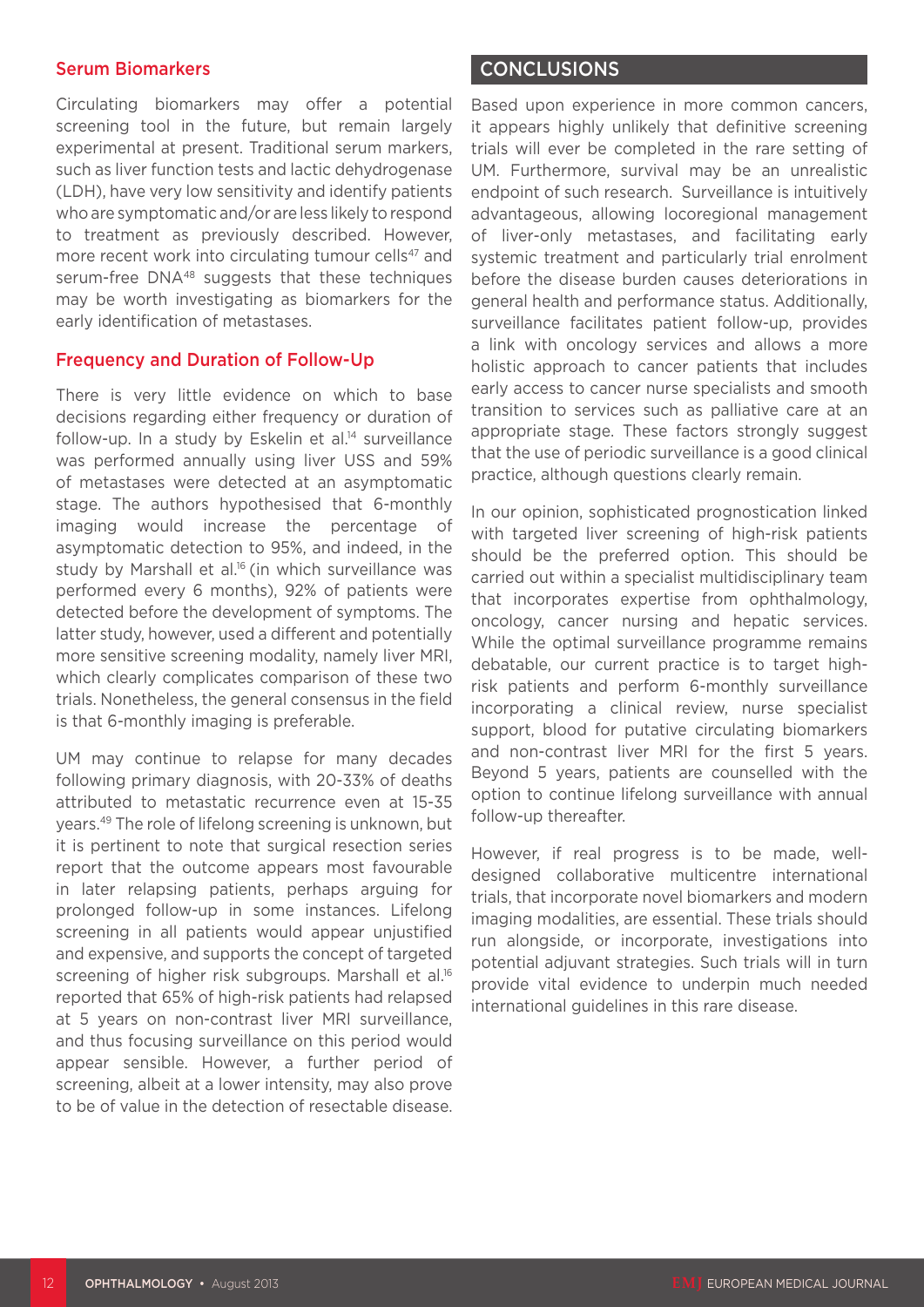# REFERENCES

1. Egan KM, Seddon, JM, Glynn RJ, Gragoudas ES and Albert DM. Epidemiologic aspects of uveal melanoma. Surv Ophthalmol. 1988;32(4):239-51.

2. Keenan TD, Yeates, D and Goldacre, MJ. Uveal melanoma in England: trends over time and geographical variation. Br J Ophthalmol. 2012;96(11):1415-9.

3. Mallone S, De Vries E, Guzzo M, Midena E, Verne J, Coebergh JW, Marcos-Gragera R, Ardanaz E, Martinez R, Chirlaque MD, Navarro C, Virgili G and RARECARE WG. Descriptive epidemiology of malignant mucosal and uveal melanomas and adnexal skin carcinomas in Europe. Eur J Cancer. 2012;48(8):1167-75.

4. Diener-West M, Reynolds SM, Agugliaro DJ, Caldwell R, Cumming K, Earle JD, Hawkins BS, Hayman JA, Jaiyesimi I, Jampol L M, Kirkwood JM, Koh W J, Robertson DM, Shaw JM, Straatsma BR, Thoma J and Collaborative Ocular Melanoma Study Group. Development of metastatic disease after enrollment in the COMS trials for treatment of choroidal melanoma: Collaborative Ocular Melanoma Study Group Report No. 26. Arch Ophthalmol. 2005;123(5):1639-43.

5. Sato T. Locoregional management of hepatic metastasis from primary uveal melanoma. Semin Oncol. 2010;37(2):127- 38.

6. Augsburger JJ, Correa ZM and Shaikh AH. Effectiveness of treatments for metastatic uveal melanoma. Am J Ophthalmol. 2009;148(1):119-27.

7. Virgili G, Gatta G, Ciccolallo L, Capocaccia R, Biggeri A, Crocetti E, Lutz J M, Paci E and EUROCARE Working Group. Survival in patients with uveal melanoma in Europe. Arch Ophthalmol. 2008;126(10):1413-18.

8. Mariani P, Piperno-Neumann S, Servois V, Berry MG, Dorval T, Plancher C, Couturier J, Levy-Gabriel C, Lumbroso-Le Rouic L, Desjardins L and Salmon RJ. Surgical management of liver metastases from uveal melanoma: 16 years' experience at the Institut Curie. Eur J Surg Oncol. 2009; 35(11):1192-7.

9. Mariani P, Servois V and Piperno-Neumann S. Therapeutic options in metastatic uveal melanoma. Dev Ophthalmol. 2012;49:166-81.

10. Sacco J and Marshall E. Modern management of metastatic uveal melanoma. Melanoma Matters. 2012 (5). http://www.melanomamatters.org.uk/ content\_images/issues/Final\_Issue\_ No\_05.pdf

11. Woodman SE. Metastatic uveal melanoma: biology and emerging treatments. Cancer J. 2012 18, 148-52.

12. Rustin GJ, van der Burg M E, Griffin CL, Guthrie D, Lamont A, Jayson GC, Kristensen G, Mediola C, Coens C, Qian W, Parmar M K, Swart AM, MRC OV05 and EORTC 5595 investigators. Early versus delayed treatment of relapsed ovarian cancer (MRC OV05/EORTC 55955): a randomised trial. Lancet. 2010;376(9747):1155-63.

13. Augsburger JJ, Correa ZM and Trichopoulos N. Surveillance testing for metastasis from primary uveal melanoma and effect on patient survival. Am J Ophthalmol. 2011;152(1):5-9 e1.

14. Eskelin S, Pyrhonen S, Summanen P, Prause JU and Kivela T. Screening for metastatic malignant melanoma of the uvea revisited. Cancer. 1999;85(5):1151-9.

15. Maeda T, Tateishi U, Suzuki S, Arai Y, Kim EE and Sugimura K. Magnetic resonance screening trial for hepatic metastasis in patients with locally controlled choroidal melanoma. Jpn J Clin Oncol. 2007;37(4):282-6.

16. Marshall E, Romaniuk C, Ghaneh P, Wong H, McKay M, Chopra M, Coupland SE and Damato BE. MRI in the detection of hepatic metastases from high-risk uveal melanoma: a prospective study in 188 patients. Br J Ophthalmol. 2013;97(2):159- 63.

17. Kim IK, Lane AM and Gragoudas ES. Survival in patients with presymptomatic diagnosis of metastatic uveal melanoma. Arch Ophthalmol. 2010;128(7):871-5.

18. Frenkel S, Nir I, Hendler K, Lotem M, Eid A, Jurim O and Pe'er J. Long-term survival of uveal melanoma patients after surgery for liver metastases. Br J Ophthalmol. 2009;93(8):1042-6.

19. Pingpank J, Hughes M, Faries M, Zager J, Alexander H, Royal R, Whitman, E, Nutting C, Siskin G and Agarwala S. A phase III random assignment trial comparing percutaneous hepatic perfusion with melphalan (PHP-mel) to standard of care for patients with hepatic metastases from metastatic ocular or cutaneous melanoma. J Clin Oncol. 2010;28:suppl abstr LBA8512.

20. Leyvraz S, Suciu S, Piperno-Neumann S, Baurain J, Zdzienicki M, Testori A, Marshall E, Scheulen M, Jouary T. Negrier S, Vermorken J, Kaempgen E, Durando X, Schadendorf D, Gurunath R, Polders L, De Schaetzen G, Vanderschaeghe S, Gauthier MP and Keilholz U. Randomized phase III trial of intravenous (IV) versus hepatic intra-arterial (HIA) fotemustine in patients with liver metastases from uveal melanoma: Final results of the EORTC 18021 study. J Clin Oncol. 2012;30.

21. Hodi FS, O'Day SJ, McDermott DF, Weber RW, Sosman JA, Haanen JB, Gonzalez R, Robert C, Schadendorf D, Hassel JC, Akerley W, van den Eertwegh AJ, Lutzky J, Lorigan P, Vaubel JM, Linette GP, Hogg D, Ottensmeier CH, Lebbé C, Peschel C, Quirt I, Clark JI, Wolchok JD, Weber JS, Tian J, Yellin MJ, Nichol GM, Hoos A and Urba WJ. Improved survival with ipilimumab in patients with metastatic melanoma. N Engl J Med. 2010;363(18):711-23.

22. Chapman PB, Hauschild A, Robert C, Haanen JB, Ascierto P, Larkin J, Dummer R, Garbe C, Testori A, Maio M, Hogg D, Lorigan P, Lebbe C, Jouary T, Schadendorf D, Ribas A, O'Day SJ, Sosman JA, Kirkwood JM, Eggermont AM, Dreno B, Nolop K, Li J, Nelson B, Hou J, Lee RJ, Flaherty KT, McArthur GA and BRIM 3 Study Group. Improved survival with vemurafenib in melanoma with BRAF V600E mutation. N Engl J Med. 2011;364(26):2507-16.

23. Carvajal R, Sosman J, Quevedo F, Milhem M, Joshua A, Kudchadkar R, Linette G, Gajewski T, Lutzky J, Lawson D, Lao C, Flynn P, Albertini M, Sato T, Paucar D, Panageas K, Dickson M, Wolchok J, Chapman P and Schwartz G. Phase II study of selumetinib (sel) versus temozolomide (TMZ) in gnaq/Gna11 (Gq/11) mutant (mut) uveal melanoma (UM). J Clin Oncol. 2013;31:suppl;abstr CRA9003.

24. Nathan P, Marshall E, Smith C, Bickerstaff M, Escriu C, Marples M, Damato B, Kalirai H and Coupland, S. A Cancer Research UK two-stage multicenter phase II study of imatinib in the treatment of patients with c-kit positive metastatic uveal melanoma (ITEM). J Clin Oncol. 2012;30:suppl;abstr 8523.

25. Sacco J, Nathan P, Danson S, Lorigan P, Nicholson S, Ottensmeier C, Corrie P, Steven N, Goodman A, Larkin J, Evans T, Kumar S, Coupland S, Silcocks P and Marshall E. Sunitinib versus dacarbazine as first-line treatment in patients with metastatic uveal melanoma. J Clin Oncol. 2013;31:suppl;abstr 9031.

26. Onken MD, Worley LA, Tuscan MD and Harbour J W. An accurate, clinically feasible multi-gene expression assay for predicting metastasis in uveal melanoma. J Mol Diagn. 2010;12(4):461-8.

27. Damato B, Eleuteri A, Taktak AF and Coupland SE. Estimating prognosis for survival after treatment of choroidal melanoma. Prog Retin Eye Res. 2011; 30(5):285-95.

28. Cook SA, Damato B, Marshall E and Salmon P. Psychological aspects of cytogenetic testing of uveal melanoma: preliminary findings and directions for future research. Eye (Lond). 2009;23(3):581-5.

29. Cook SA, Damato B, Marshall E and